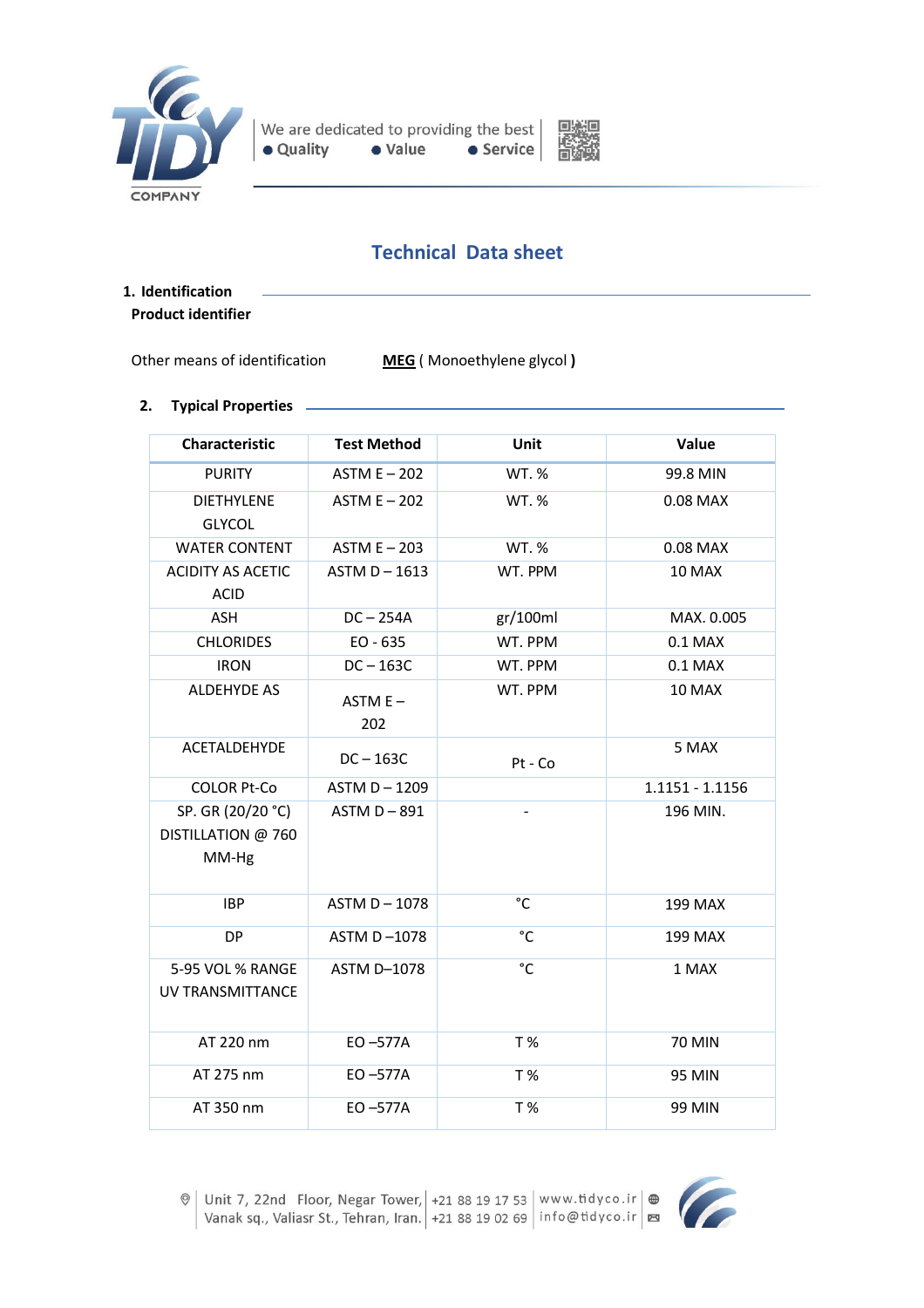



MONOETHYLENEGLYCOL obtained from the reaction of ethylene oxide and water. It is a clear, transparent and odorless liquid that can be mixed with water in any proportion.

## **3. Application areas**

Polyester fibers, threads, films and polyester resins are produced from the reaction between MONOETHYLENEGLYCOL with dibasic acids and their esters, such as terephtalic, oxalic, succinic, glutamic and adipic acids among others. The polyterephtalate fibers of MONOETHYLENEGLYCOL are widely used in the textile industry and known commercially as Tergal, Terilene, Dacron and Trevira among other names.

Due to their high mechanical resistance, excellent dielectric properties and

low hygroscopicity, polyester films are used to produce photographic films, magnetic tapes and packaging.

MONOETHYLENEGLYCOL is used in the synthesis of polyethylene tereftalate (PET), which is frequently used in the packaging of foodstuff and carbonated beverages.

## **Resins**

MONOETHYLENEGLYCOL is used in the synthesis of unsaturated polyester resins, alkyd resins, rosin esters and polyurethane resins.

It acts as a coalescence and anti-freezing agent in emulsified resins. Used together with adipic acid and other glycols, rubber with a high chemical and abrasion resistance can be synthesized. Resins produced from oleic acid and MONOETHYLENEGLYCOL, known as alkyd resins, are used frequently in the industry of paints and varnishes.

# **Wetting and plasticizing agents**

MONOETHYLENEGLYCOL can be used as wetting and plasticizing agent in the production of cellophane, glues and adhesives, textiles, printing ink, leather, cosmetics, paper and pharmaceutical products

## **Coolant additives**

 MONOETHYLENEGLYCOL is used in industrial refrigeration circuits and internal combustion engine coolant systems with the purpose of raising the boiling point and reducing the freezing point of the solution used. For this application, an anticorrosive must be added to MONOETHYLENEGLYCOL to prevent the system from suffering water corrosion.

DIETHYLENEGLYCOL can be used in antifreeze formulations in proportions of up to 10% together with MONOETHYLENEGLYCOL. The various quantitative ratios between these components are suitable for specific applications in the field of industrial refrigeration.



Unit 7, 22nd Floor, Negar Tower, +21 88 19 17 53 | www.tidyco.ir  $\bigcirc$ Vanak sq., Valiasr St., Tehran, Iran. +21 88 19 02 69 info@tidyco.ir |